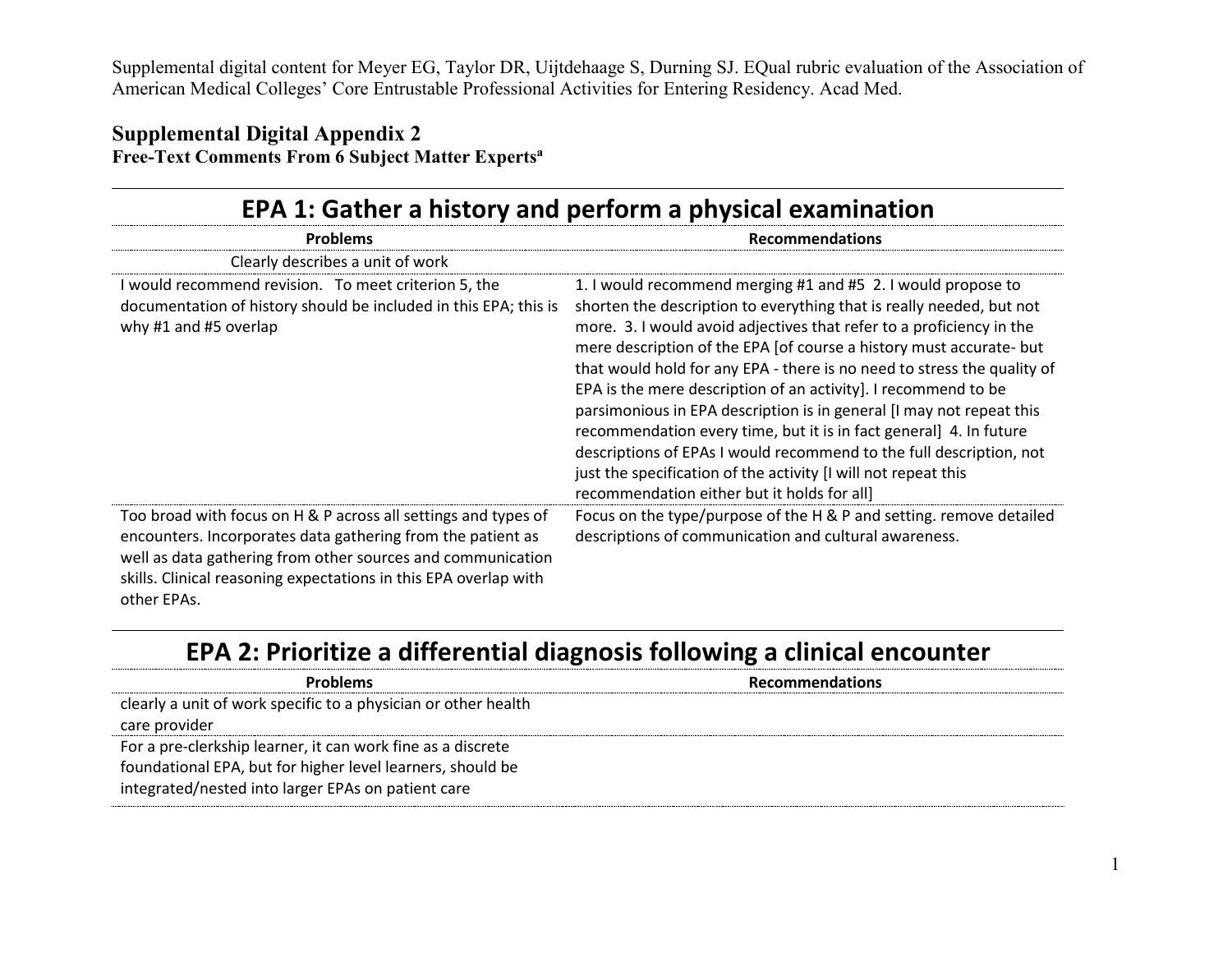| This is probably not an EP is the true sense. If the result by a<br>medical student will always be reviewed by a supervisor<br>before any action is taken (team members must 'endorse' and<br>'verify' the working diagnosis), the EPA may be rather a<br>sandbox exercise, but not a true contribution to health care.<br>re Q9: if it is no true contribution to health care, I would not<br>see why not a secondary school kid could prioritize a<br>differential as an exercise.                                                                                                      | I would merge with #1 and #5                                                                                                                                                                                                                                                                                                                                            |
|-------------------------------------------------------------------------------------------------------------------------------------------------------------------------------------------------------------------------------------------------------------------------------------------------------------------------------------------------------------------------------------------------------------------------------------------------------------------------------------------------------------------------------------------------------------------------------------------|-------------------------------------------------------------------------------------------------------------------------------------------------------------------------------------------------------------------------------------------------------------------------------------------------------------------------------------------------------------------------|
| This EPA contains a lot of information that would be only in<br>the head of the learner and not observable. The expectation<br>to 'Synthesize essential information from the previous records,<br>history, physical exam' overlaps with EPA 1 which requires<br>clinical reasoning to determine which history and exam to<br>gather. Unclear if ambiguity would arise in all encounters, and<br>if ambiguity refers to uncertainty in the clinical picture or the<br>student's knowledge gaps. Explain and document clinical<br>reasoning sounds like oral presentation and note writing. | Focus more on what kind of clinical reasoning - for what clinical<br>problem or setting. perhaps merge with EPA on note writing or oral<br>presentation so that it's clear how the learners demonstrates the<br>reasoning. the focus on continued updating of the differential (as<br>would be true when test results return) makes the ending of this<br>task unclear. |

# **EPA 3: Recommend and interpret common diagnostic and screening tests**

| Problems                                                                                                                                                                                                                    | <b>Recommendations</b>                                                                                                                                                                      |
|-----------------------------------------------------------------------------------------------------------------------------------------------------------------------------------------------------------------------------|---------------------------------------------------------------------------------------------------------------------------------------------------------------------------------------------|
| a unit of professional practice                                                                                                                                                                                             |                                                                                                                                                                                             |
| Appropriate for a pre-clerkship learner, but would nest it into<br>a larger patient care unit of activity for more advanced<br>learners.                                                                                    |                                                                                                                                                                                             |
| re Q6: It is hard to imagine that 'documenting a clinical<br>encounter' (#5) would exclude diagnostic test<br>recommendations; also the distinction between<br>recommending tests and ordering tests (#6) feels artificial. | Merge with #4. That will give this EPA the necessary teeth                                                                                                                                  |
| This is a multipart EPA: order tests, interpret the results,<br>consider cost effectiveness/value, communicate with patient,<br>seek help for certain abnormal results                                                      | Some of this (test ordering) could be part of EPA on creating note or<br>oral presentation, or clinical reasoning. Interpreting results requires<br>knowledge and clinical reasoning skill. |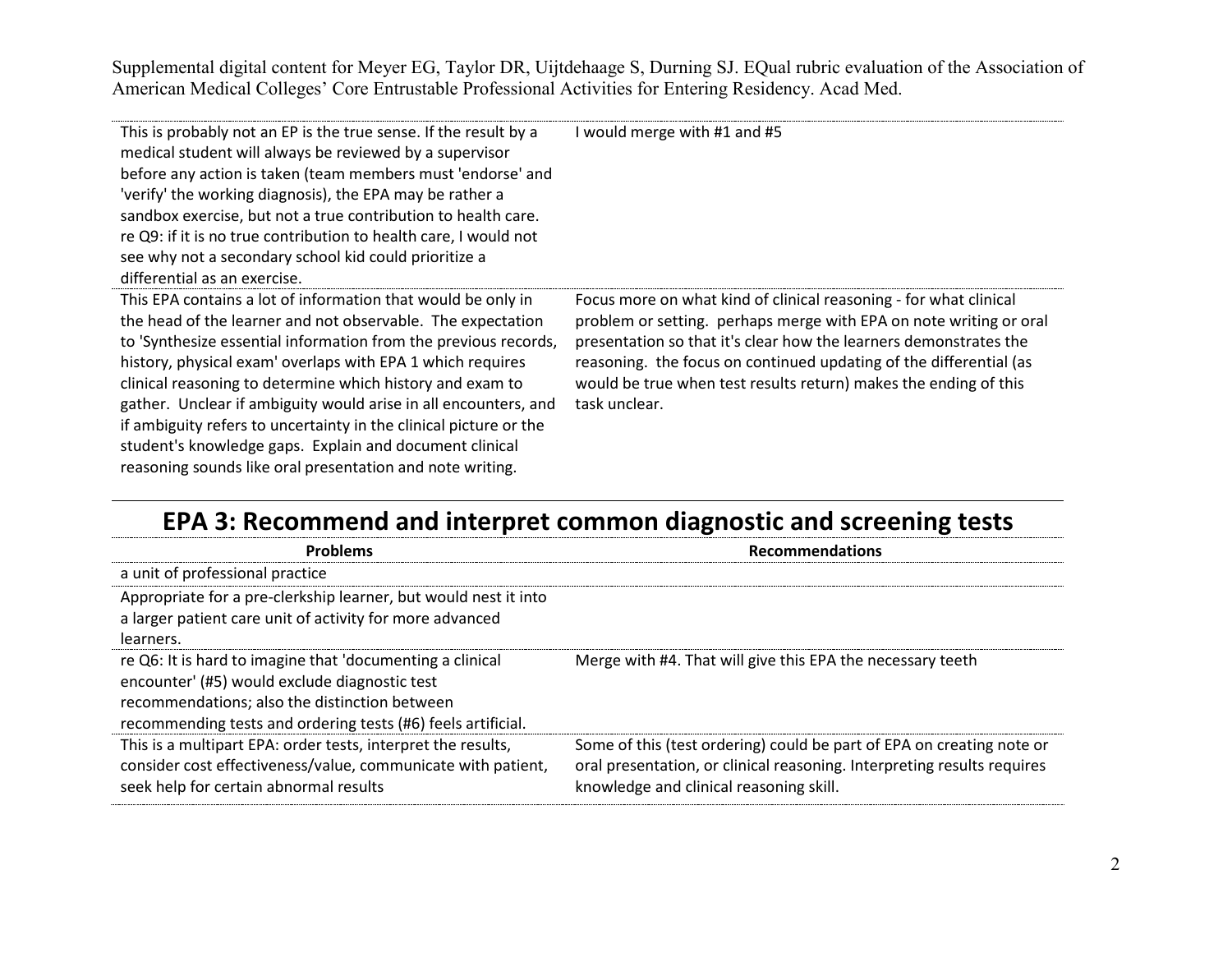The one revision would be to eliminate "common" from the description, but the adjective in this case provides defined boundaries (in the description) that seem relevant to the level of training.

## **EPA 4: Enter and discuss orders and prescriptions**

| <b>Problems</b>                                                 | <b>Recommendations</b> |
|-----------------------------------------------------------------|------------------------|
| Ordering a test if someone else has recommended this test       | Advise merging with #3 |
| seems to reduce #4 to a merely administrative task Process      |                        |
| observation (Q4) is somewhat trivial                            |                        |
| I'm on the fence with this one but I think that deciding on the | see above              |
| orders addresses knowledge and clinical reasoning and is part   |                        |
| of A/P, whereas the communication of the plan to patients is    |                        |
| different.                                                      |                        |

#### **EPA 5: Document a clinical encounter in the patient record**

| <b>Problems</b>                                                                                           | <b>Recommendations</b> |
|-----------------------------------------------------------------------------------------------------------|------------------------|
| History and physical (#1) without documentation seems<br>illogical as stand-alone activities, vice versa. | I would merge with #1  |
|                                                                                                           |                        |

this EPA is discrete, focused, and relevant to physician practice

# **EPA 6: Provide an oral presentation of a clinical encounter**

**Problems Recommendations**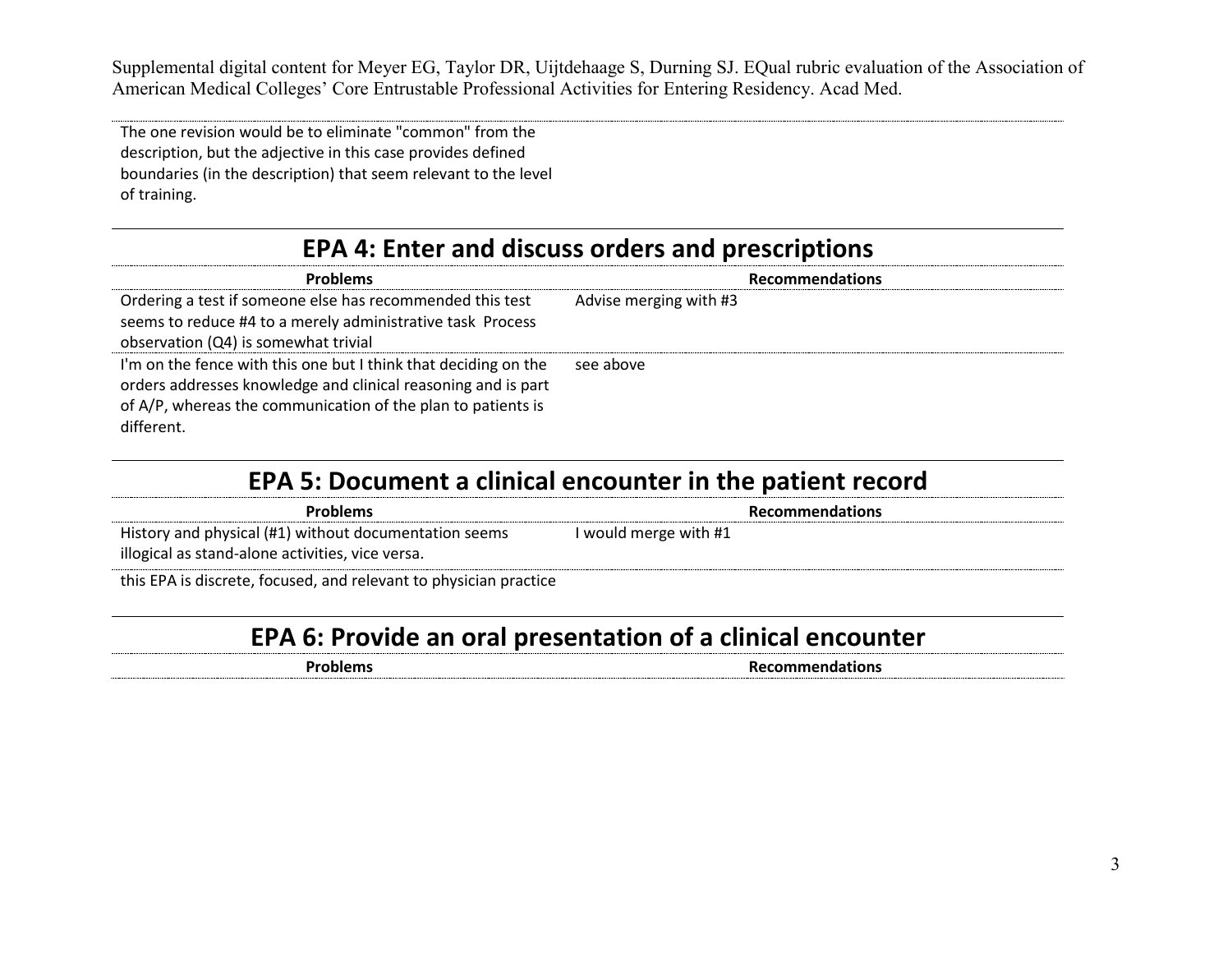| Possibly. This is a difficult one because people look at<br>different things when assessing an oral presentation. There is<br>the presentation skill itself (how information is organized and<br>delivered in a concise and understandable way), but also the<br>presentation as a proxy for the history and PE information<br>gathering activity and for clinical reasoning. So then it can be<br>unclear what people are rating - though we could argue that<br>this is a training issue or an issue with the EPA being<br>dependent on other EPAs. The other challenge with this EPA is<br>entrustment. It can be hard to think about conferring trust on<br>a learner for an oral presentation and what the risk might be.<br>The way I've thought about trust for this EPA is around<br>presentations involving those outside the immediate clinical<br>team - for instance, calling a consultation or presenting in<br>front of the family in family-centered rounds. | I'm not sure. Perhaps being clear that in the specifications about<br>what is NOT included (e.g. appropriateness or comprehensiveness of<br>the hx and PE and clinical reasoning ability), and including examples<br>of when entrustment decisions would be made around oral<br>presentations. |
|-----------------------------------------------------------------------------------------------------------------------------------------------------------------------------------------------------------------------------------------------------------------------------------------------------------------------------------------------------------------------------------------------------------------------------------------------------------------------------------------------------------------------------------------------------------------------------------------------------------------------------------------------------------------------------------------------------------------------------------------------------------------------------------------------------------------------------------------------------------------------------------------------------------------------------------------------------------------------------|------------------------------------------------------------------------------------------------------------------------------------------------------------------------------------------------------------------------------------------------------------------------------------------------|
| whether the EPA is suitable for an entrustment decision is<br>somewhat questionable, or, more precisely, can a pivotal<br>moment be envisioned that a learner is allowed to do this<br>without supervision, before which supervision is required. For<br>some oral presentations this may be applicable (i.e. an oral<br>handoff), but for others not. The description should include<br>the various forms of oral presentations that are included in the<br>certification for (entrustment with) this EPA 2. With this EPA it<br>is essential the activity is not for educational purposes. It<br>should be an activity that medical specialists would need to do<br>if no students or residents were present. I'm not sure whether<br>many users consider this an activity that LEARNERS should do<br>well, rather than professionals                                                                                                                                     | The specification can be more precise.                                                                                                                                                                                                                                                         |
| This does not seem like a standard expectation for an oral<br>presentation: 'Assure closed-loop communication between the<br>presenter and receiver of the information to ensure that both<br>parties have a shared understanding of the patient's condition<br>and needs.'                                                                                                                                                                                                                                                                                                                                                                                                                                                                                                                                                                                                                                                                                                 | remove this: 'Assure closed-loop communication between the<br>presenter and receiver of the information to ensure that both<br>parties have a shared understanding of the patient's condition and<br>needs.'                                                                                   |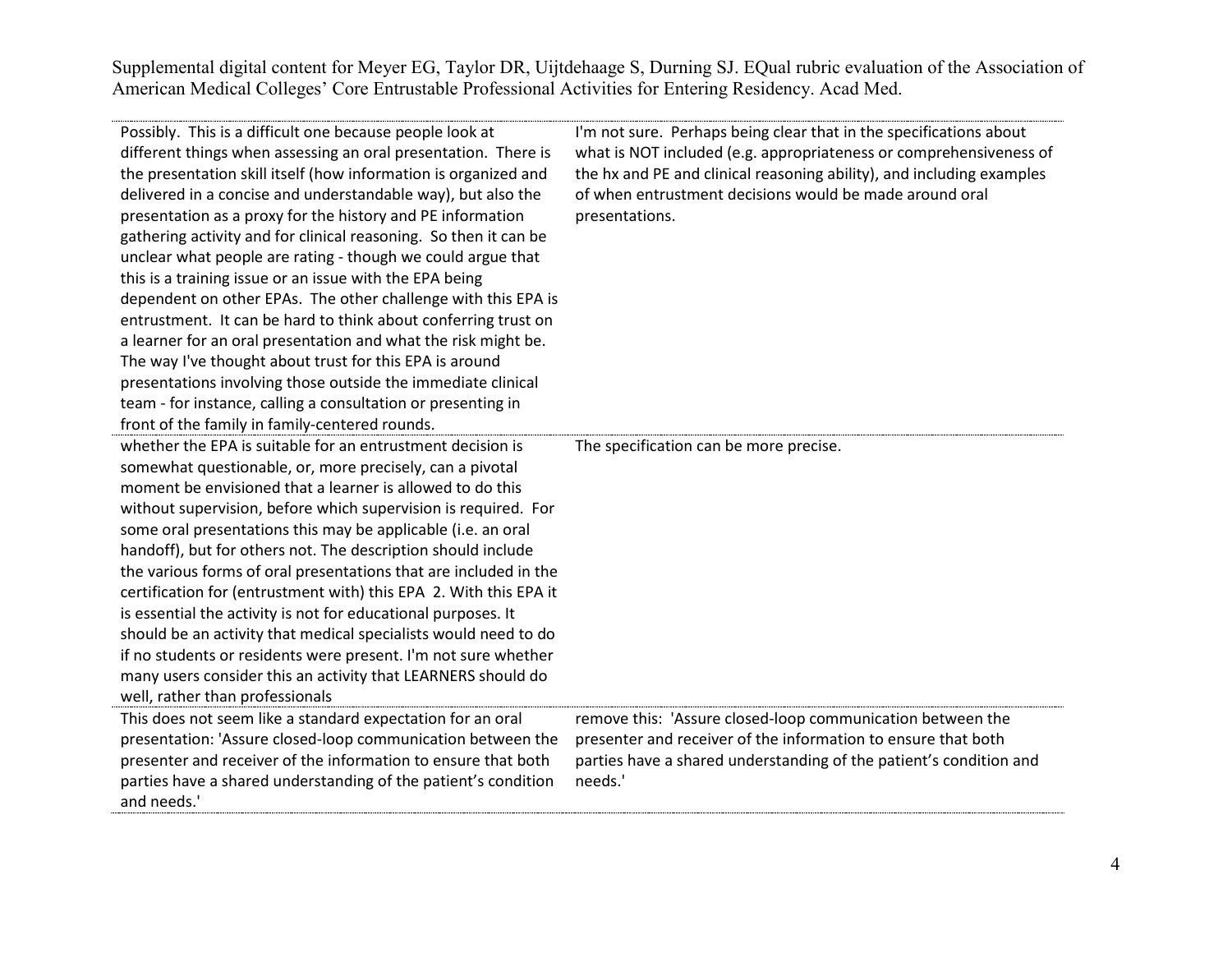I think the verb "Providing" can be attributed to the resident as a competency. Could consider using a different verb such as "Presenting" which to me is more of a task

#### **EPA 7: Form clinical questions and retrieve evidence to advance patient care**

| <b>Problems</b>                                                                                                                                                                                                                                                                                                                                                                   | <b>Recommendations</b>                                                                                                                                                                                                                  |
|-----------------------------------------------------------------------------------------------------------------------------------------------------------------------------------------------------------------------------------------------------------------------------------------------------------------------------------------------------------------------------------|-----------------------------------------------------------------------------------------------------------------------------------------------------------------------------------------------------------------------------------------|
| I think this EPA would be hard to observe in the current clinical<br>environment and feels more like a habit than a specific<br>activity. At the same time, I think the core EPAs are harder to<br>write as discrete professional activities such as "admit a<br>patient to the ICU" because they are subunits that provide the<br>foundation for larger patient care activities. | It is hard to measure whether someone identifies their gaps/key<br>clinical questions. While it would leave out this aspect, an<br>entrustable activity might be "Retrieve evidence for clinical<br>questions to advance patient care". |
| I have problems with this EPA. While it may be important, it is<br>difficult to envision this and a EPA the requires qualification or<br>certification to work unsupervised                                                                                                                                                                                                       | would probably delete it and incorporate aspects of it in other EPAs                                                                                                                                                                    |
| This reads like a didactic assignment - i.e. apply PICO - rather<br>than a physician task. This is part of oral and written<br>presentations and management decisions/orders. The<br>reflection piece will be hard to measure as written.                                                                                                                                         | Do not have this as a freestanding EPA; incorporate into oral and<br>written presentations.                                                                                                                                             |
| Is retrieving the correct word? The learner retrieves the<br>evidence but may not do anything with it. Also the task is<br>more than just retrieving the evidence but also to apply it.                                                                                                                                                                                           | ? recommend a course of action based on the evidence retrieved?                                                                                                                                                                         |

### **EPA 8: Give or receive a patient handover to transition care responsibility**

| <b>Problems</b>                             | <b>Recommendations</b>                                                |
|---------------------------------------------|-----------------------------------------------------------------------|
| Generally well formulated, tiny suggestions | - The title may have 'and' instead of 'or'. The idea is that the      |
|                                             | qualification must include whatever the learner will be allowed to do |
|                                             | unsupervised. - Avoid adjectives of quality of proficiency            |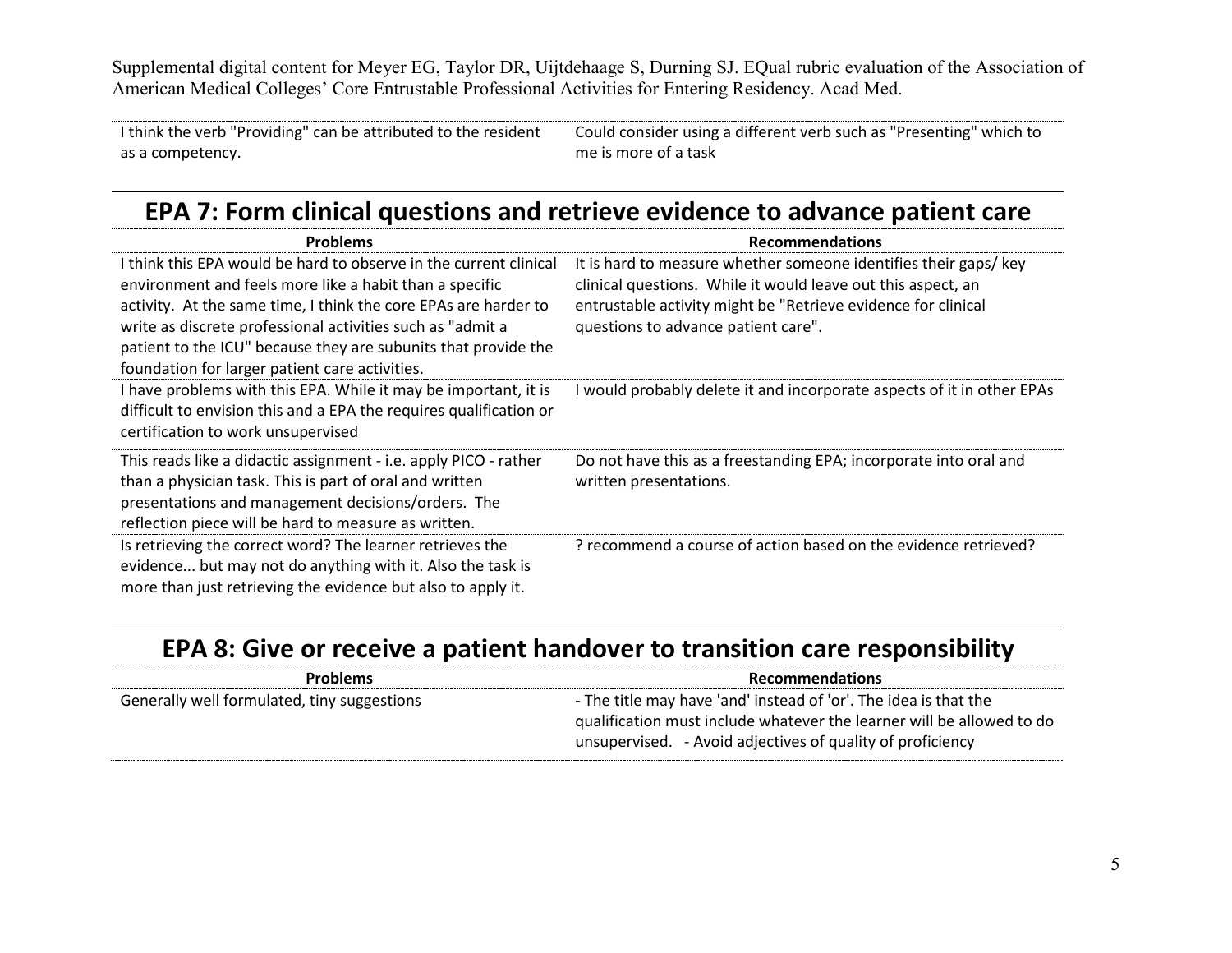| Well written EPA that is supported by literature on benefits of<br>rigorously performed handovers for patient care. I would<br>recommend editing this sentence 'Assume full responsibility<br>for required care during one's entire care encounter.' The<br>mention of the 'entire care encounter' isn't clear to me - does<br>this refer to the handover or the whole hospitalization or<br>illness? if the latter, then that seems beyond the scope of this<br>EPA. | See above.               |
|-----------------------------------------------------------------------------------------------------------------------------------------------------------------------------------------------------------------------------------------------------------------------------------------------------------------------------------------------------------------------------------------------------------------------------------------------------------------------|--------------------------|
| trancition care recononcibility is awkward                                                                                                                                                                                                                                                                                                                                                                                                                            | for transitions of care? |

...transition care responsibility is awkward ...for transitions of care?

### **EPA 9: Collaborate as a member of an interprofessional team**

| <b>Problems</b>                                                                                                                                            | <b>Recommendations</b>                                                                                                                                                                                                                                                                                   |
|------------------------------------------------------------------------------------------------------------------------------------------------------------|----------------------------------------------------------------------------------------------------------------------------------------------------------------------------------------------------------------------------------------------------------------------------------------------------------|
| To me, this is not an EPA. It is not an entrustable unit of work.<br>It was difficult rate on some of the EQual items because it is<br>not a unit of work. | It needs to be rewritten to focus on application to professional work<br>with an outcome                                                                                                                                                                                                                 |
| This is not an adequate EPA                                                                                                                                | There may be a way out. That would be to specify a series of very<br>concrete collaboration activities, such as leading an interprofessional<br>meeting. One or more of these together as the specification may<br>make it a clear unit of professional practice                                         |
| This is not an EPA - not a discrete activity, not limited to<br>qualified physician personnel                                                              | Incorporate interprofessional collaboration into other EPAs                                                                                                                                                                                                                                              |
| This is a competency domain in and of itself and not an EPA                                                                                                | A task that is measurable for example would be "Participate in or<br>contribute to a multidisciplinary team meeting". Collaboration would<br>be one of the aspects of this EPA, as would listening and respecting<br>other members opinions, etc At this level of training, we would not<br>expect lead. |

# **EPA 10: Recognize a patient requiring urgent or emergent care and initiate evaluation and management**

**Recommendations**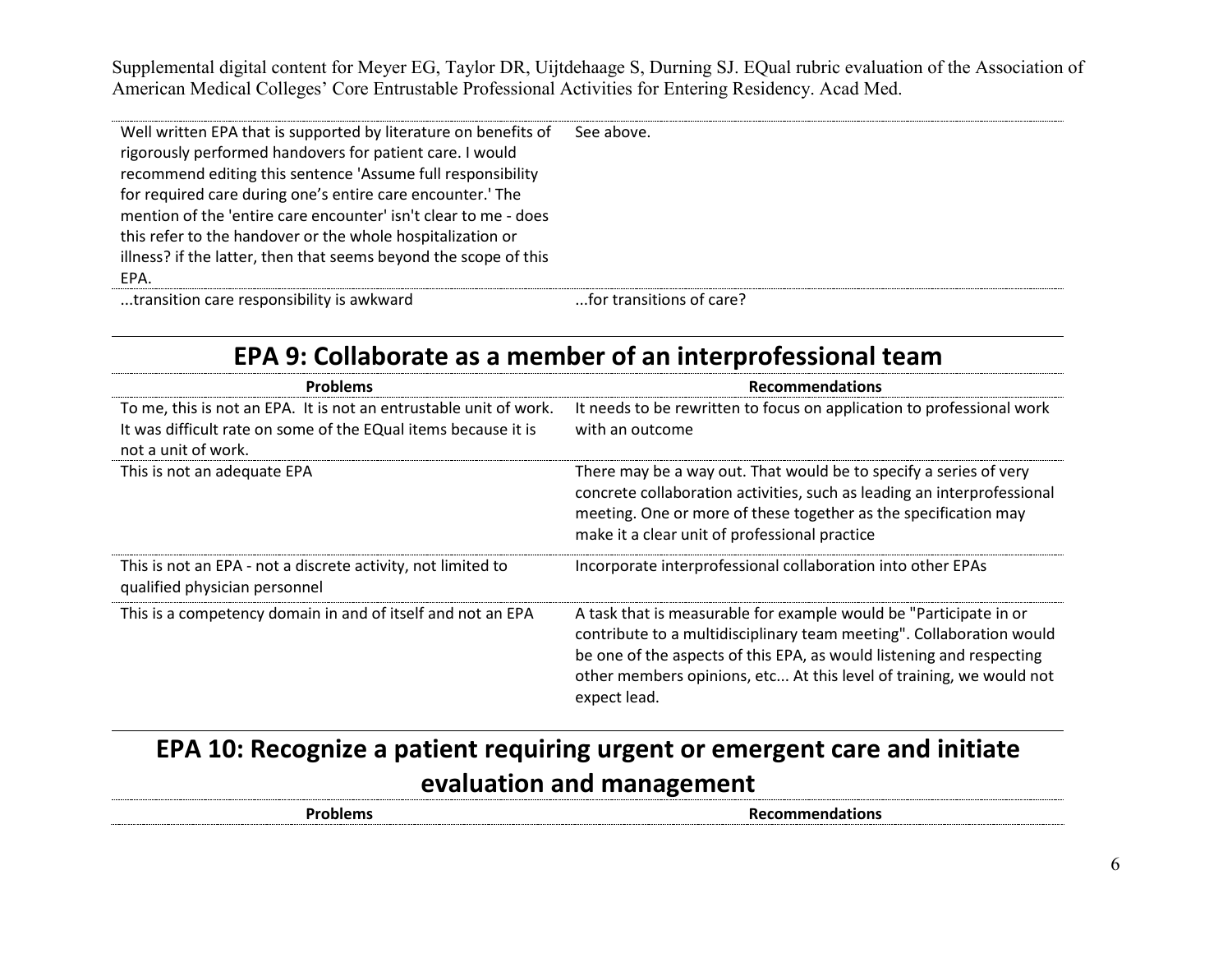While the process of "recognition" is difficult to envision as an EPA, the initiation of evaluation and management make it very concrete. There may still slight improvement, but the listing of the conditions that require action make it very tangible. similar to EPA 1-4. I'm on the fence about this one; the boundaries are difficult to define, the content is broad, and it overlaps with EPA 1-4 focusing it more may help. a strength is that it captures MS4 level work

#### **EPA 11: Obtain informed consent for tests and/or procedures**

| Problems                                                                                                                                                                                                                                                     | <b>Recommendations</b>                                                                             |
|--------------------------------------------------------------------------------------------------------------------------------------------------------------------------------------------------------------------------------------------------------------|----------------------------------------------------------------------------------------------------|
| Clearly written. I do however think that ordering diagnostic                                                                                                                                                                                                 |                                                                                                    |
| test may have to include asking informed consent.                                                                                                                                                                                                            |                                                                                                    |
| Professional usually do not ask that if someone else does the                                                                                                                                                                                                |                                                                                                    |
| HxPx and still someone else the ordering of test. At a certain                                                                                                                                                                                               |                                                                                                    |
| moment that must come together. I do suggest avoiding                                                                                                                                                                                                        |                                                                                                    |
| 'and/or' in the title but use 'and'                                                                                                                                                                                                                          |                                                                                                    |
| I question whether informed consent should be separate from<br>procedures. However, there could be informed consent for a<br>procedure the learner / physician will not personally do, such<br>as give a transfusion. (although physician writes the order). | use of the word 'appropriate' may not be needed. shouldn't all EPAs<br>be performed appropriately? |
| The informed consent discussion could be done by a non-                                                                                                                                                                                                      |                                                                                                    |
| physician, in theory (perhaps not legally)                                                                                                                                                                                                                   |                                                                                                    |

# **EPA 12: Perform general procedures of a physician**

| <b>Problems</b>                                                | <b>Recommendations</b> |
|----------------------------------------------------------------|------------------------|
| sort of a catch-all statement                                  |                        |
| Clearly described. [But I have always been surprised that this |                        |
| only includes four procedures].                                |                        |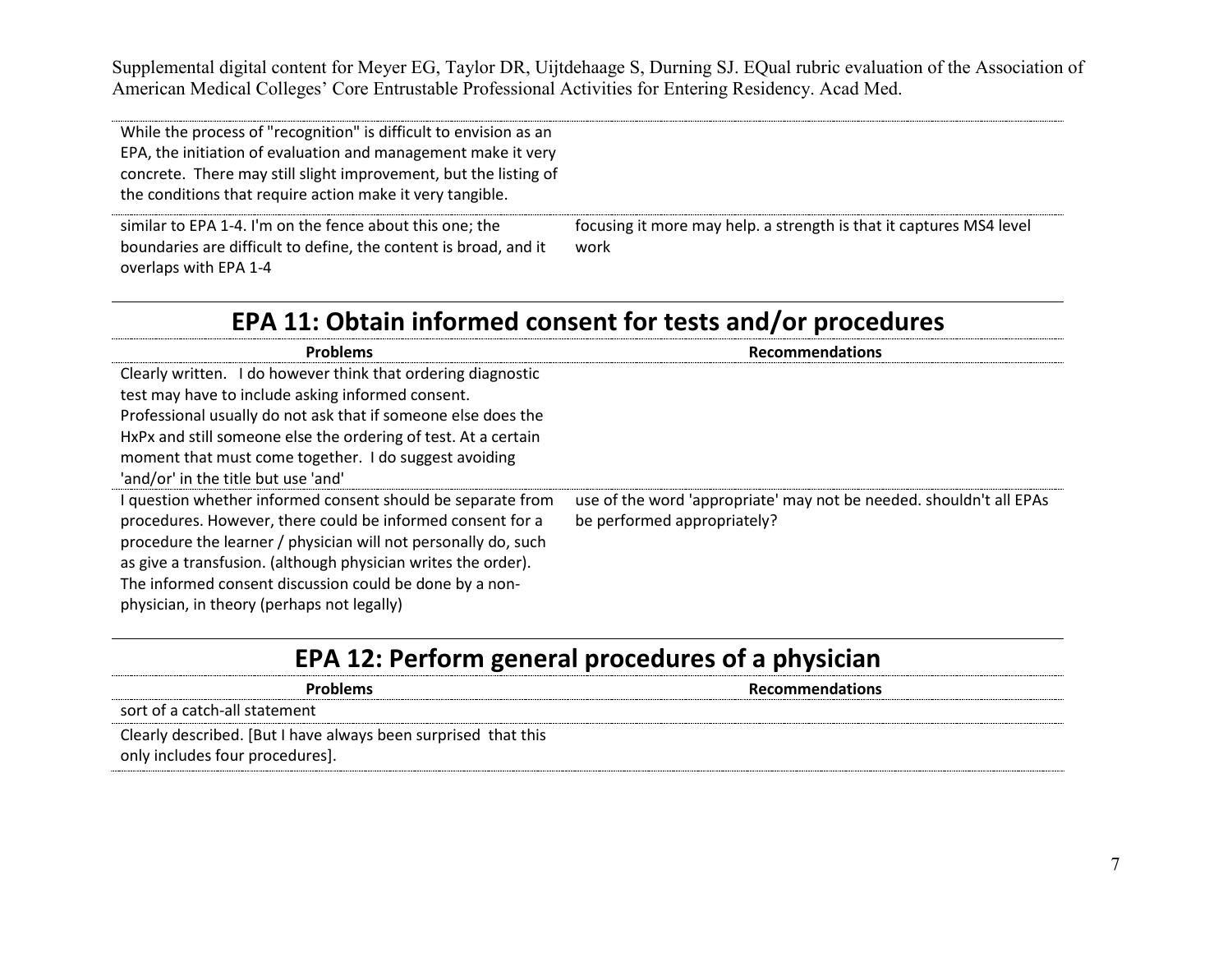| This is another one that raises a question for me. There could |                                                              |
|----------------------------------------------------------------|--------------------------------------------------------------|
| be a learner entrusted to perform one but not all of these     |                                                              |
| procedures. What happens then regarding                        |                                                              |
| entrustment/badges/etc?                                        |                                                              |
| I am not sure the venipuncture and IV placement are relevant   | Remove venipuncture and IV placement and perhaps add         |
| to physician practice in 2019                                  | administration of medication through injection (e.g. Narcan) |

# **EPA 13: Identify system failures and contribute to a culture of safety and improvement**

| <b>Problems</b>                                                                                                                                                                                                                              | <b>Recommendations</b>                                                                                                                                                                                                                                                                                                                                                                                                                                                                                                                                                   |
|----------------------------------------------------------------------------------------------------------------------------------------------------------------------------------------------------------------------------------------------|--------------------------------------------------------------------------------------------------------------------------------------------------------------------------------------------------------------------------------------------------------------------------------------------------------------------------------------------------------------------------------------------------------------------------------------------------------------------------------------------------------------------------------------------------------------------------|
| I don't think this is a discrete entrustable unit of professional<br>work. It focuses primarily on the systems-based practice<br>competency domain, is hard to measure in terms of outcomes,<br>and is trying to get at a habit of practice. | It needs to be changed into a discrete task. One approach might be<br>to focus on things along the lines of "investigate and determine<br>cause of system failure" or "develop a systems improvement plan for<br>a clinical unit". At the same time, I can see people who worry that<br>the tasks listed above are too focused and do not fully get at all the<br>skills of interest. A potential idea to play with is whether one could<br>have a list of systems failure "procedures" that could be an EPA,<br>similar to "perform general procedures of a physician". |
| Not revised as this cannot be repaired. The activity is not<br>described under 'description', it is only justified.                                                                                                                          | "Identifying" something that is not planable [sic] (at variance with,<br>e.g., identifying a lesion on a radiograph), and "contributing" are not<br>activities that are suitably described as EPAs, for various reasons. I'm<br>not sure this can be fixed.                                                                                                                                                                                                                                                                                                              |
| As written, it seems it could be done outside of a clinical<br>setting. Seems applicable to interprofessional providers as well<br>as physicians.                                                                                            | focus more on physician practice clarify how this EPA is achieved                                                                                                                                                                                                                                                                                                                                                                                                                                                                                                        |
| This is much too broad an EPA that is not solely a task to be<br>observe. It has no end and how do you measure "contribute".<br>Many of the functions would have to be inferred rather than<br>observed.                                     | A smaller piece may be more practical and measurable such as<br>Identify a system error and complete an entry in a safety learning<br>system, for example                                                                                                                                                                                                                                                                                                                                                                                                                |